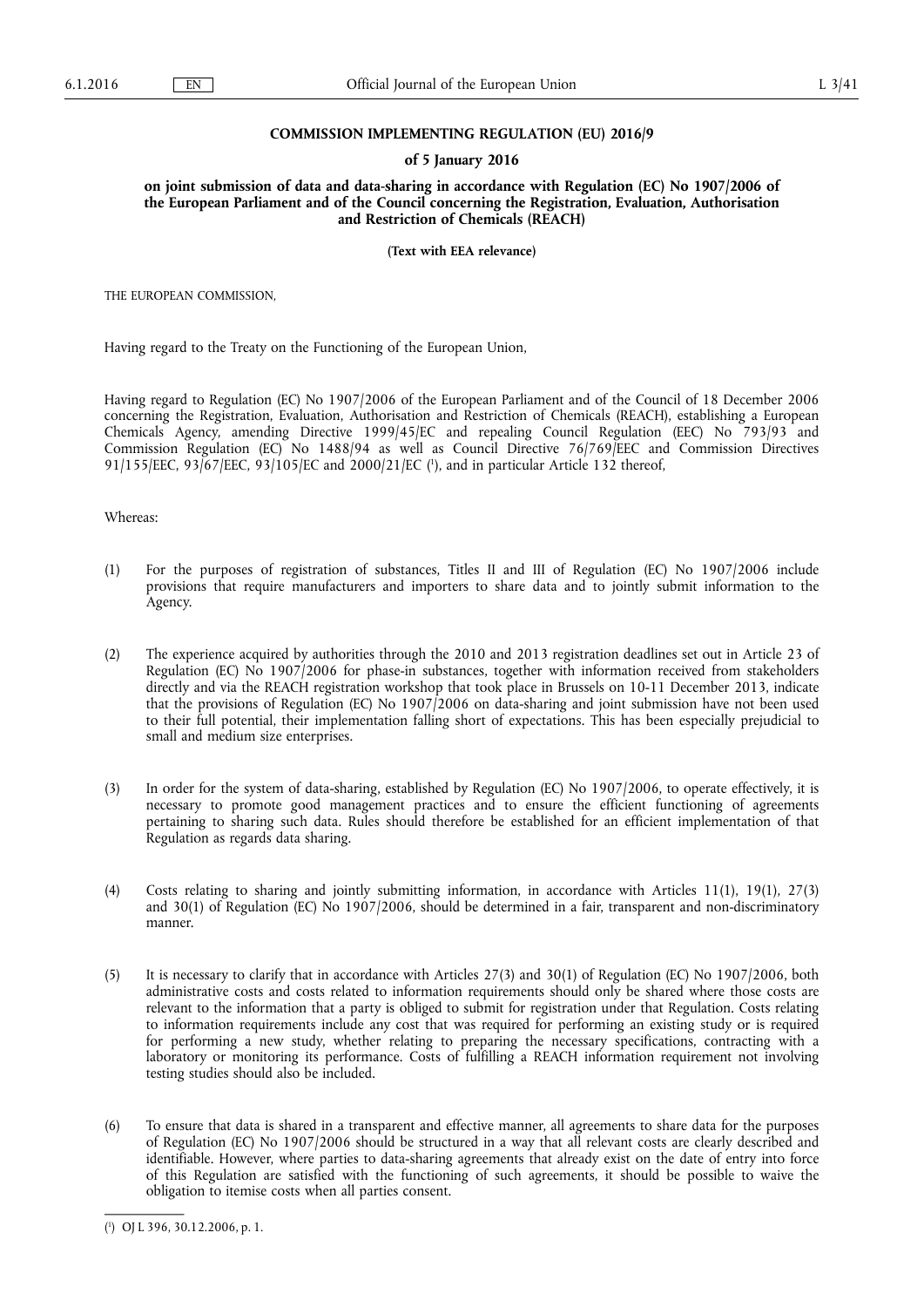(7) In order to ascertain that the costs of sharing data are justified and are adequately distributed between the parties to a data-sharing agreement, annual records of costs incurred and compensation received should be kept by those parties. In accordance with Articles 27(3) and 30(1) of Regulation (EC) No 1907/2006, parties to existing datasharing agreements should make every effort to establish proof of costs incurred before the entry into force of this Regulation.

(8) To ensure consistency with Article 25(3) of Regulation (EC) No 1907/2006 and to ensure that there is documentation of the cost of any study that may be subject to a data-sharing agreement, those annual records should be kept for a minimum of 12 years following the submission of a study in the framework of a registration under that Regulation

- (9) A data-sharing agreement should include a model for sharing all relevant costs. A reimbursement mechanism should be envisaged in each cost-sharing model to allow for potential adjustment of the share of costs that each registrant pays when other registrants join that agreement at a later stage.
- (10) In order to ensure that no unnecessary administrative burden is placed on parties to data-sharing agreements that already exist on the date of entry into force of this Regulation, those parties should be allowed to waive the obligation to include a reimbursement mechanism if all parties to the agreement consent. In the case of such agreements, potential registrants who intend to join the existing agreement should be allowed to request the inclusion of a reimbursement mechanism.
- (11) In the interest of providing legal certainty, it should be clarified that in accordance with Article 50(4) of Regulation (EC) No 1907/2006, the costs associated with a substance evaluation decision may also apply to registrants who have already ceased their activities pursuant to paragraph 2 or 3 of Article 50 of that Regulation.
- (12) The principle of 'one substance, one registration', which underpins the operation of Titles II and III of Regulation (EC) No 1907/2006, should be reinforced by emphasising the role of the Agency in ensuring that all submissions of information regarding the same substance are part of the same registration under that Regulation.
- (13) Where tests on vertebrate animals are not required for the purposes of a party's registration under Regulation (EC) No 1907/2006, it should be clarified that that party is not obliged to share data with other registrants of the same substance and may choose to submit separately the information referred to in Article 10(a) in accordance with Article 11(3) or  $19(2)$  of that Regulation.
- (14) In order to ensure consistency with the principle of 'one substance, one registration', the Agency should ensure that a separate submission of the information referred to in Article 10(a), justified under Article 11(3) or 19(2) of Regulation (EC) No 1907/2006, is still part of the existing registration for that substance.
- (15) In order to promote the development and use of alternative methods for the assessment of hazards of substances and to minimise animal testing, this Regulation encourages the sharing of relevant (animal and non-animal) studies that are conducted on a substance which is structurally similar to the substance being registered (grouping or read-across).
- (16) The measures provided for in this Regulation are in accordance with the opinion of the Committee established under Article 133 of Regulation (EC) No 1907/2006,

HAS ADOPTED THIS REGULATION:

# *Article 1*

# **Subject matter**

This Regulation lays down specific duties and obligations for parties to agreements where the sharing of information and associated costs are required under Regulation (EC) No 1907/2006.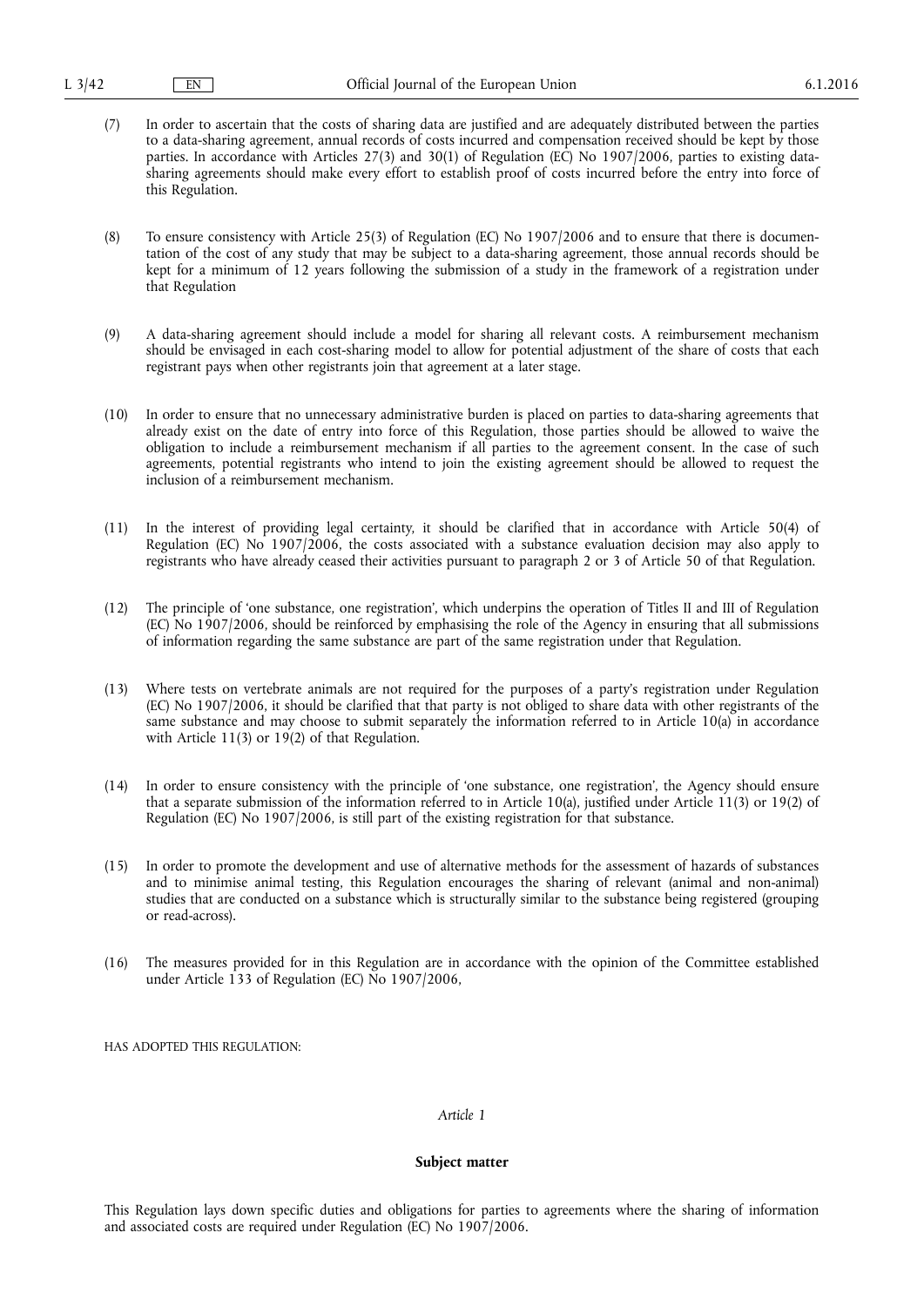# *Article 2*

## **Transparency**

1. Where multiple registrants of the same substance or participants in a Substance Information Exchange Forum (SIEF) are obliged to share information in accordance with their duties under Regulation (EC) No 1907/2006, they shall make every effort to reach an agreement on the sharing of the information. This data-sharing agreement, which involves only persons or entities subject to that Regulation, shall be clear and comprehensible to all parties and shall include the following sections:

- (a) the itemisation of the data to be shared, including the cost of each data item, a description indicating the information requirements in Regulation (EC) No 1907/2006 to which each cost corresponds and a justification of how the data to be shared satisfies the information requirement;
- (b) the itemisation and justification of any cost of creating and managing the data-sharing agreement and the joint submission of information between registrants of the same substance as required by Regulation (EC) No 1907/2006 (hereinafter referred to as 'administrative costs') applicable for that data-sharing agreement;
- (c) a cost-sharing model, which shall include a reimbursement mechanism.

2. Where a data-sharing agreement already exists on the date of entry into force of this Regulation, parties to that agreement may, by unanimous consent, waive their obligation to itemise the data as described in points (a) and (b) of paragraph 1.

A potential registrant of a substance for which a data-sharing agreement has already been reached by previous registrants, who requests a study or set of studies to be shared in accordance with Articles 27 and 30 of Regulation (EC) No 1907/2006 shall not be bound by an existing waiver, unless he provides his signed consent to it to the previous registrants, and shall have the right to request itemisation as described in points (a) and (b) of paragraph 1.

Where such a request is made, the previous registrants shall:

- (a) itemise all relevant costs incurred after the date of entry into force of this Regulation as described in points (a) and (b) of paragraph 1;
- (b) provide proof of the cost of any study, completed before the date of entry into force of this Regulation, that is requested in accordance with Article 30(1) of Regulation (EC) No 1907/2006;
- (c) make every effort to provide itemisation of all other relevant costs, including administrative costs and study costs not covered in point (b), incurred before the date of entry into force of this Regulation as described in points (a) and (b) of paragraph 1.

The itemisation of costs shall be provided to the potential registrant without undue delay.

Where registrants of the same substance have shared information and submitted it jointly in accordance with Regulation (EC) No 1907/2006, they shall document yearly any further costs incurred in relation to the operation of their data-sharing agreement.

The annual documentation shall contain the sections indicated in paragraph 1 and include, for the purposes of the reimbursement mechanism, a record of any compensation received from new registrants.

In the absence of detailed documentation of costs incurred or compensation received before the entry into force of this Regulation, parties to an agreement shall make every effort to collate proof, or to make the best approximation, of such costs and compensation for each year since the commencement of that agreement.

Such annual documentation shall be kept by the registrants for a minimum of 12 years following the latest submission of a study and shall be made available free of charge upon request from any party to the data-sharing agreement concerned within reasonable time and in full consideration of the requirements related to applicable registration deadlines.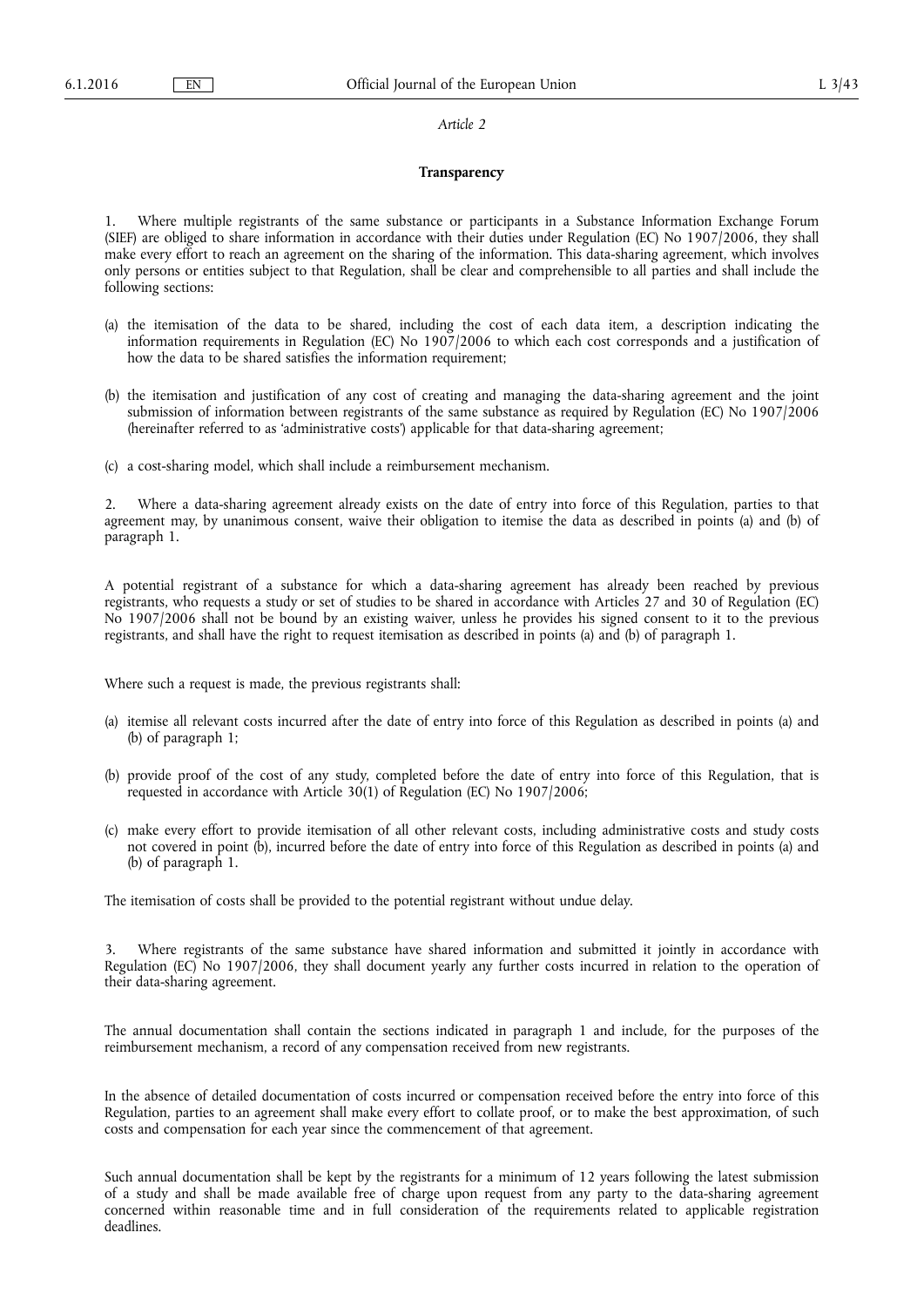### *Article 3*

#### **One substance, one registration**

1. Without prejudice to Articles 11(3) and 19(2) of Regulation (EC) No 1907/2006, the Agency shall ensure that all registrants of the same substance are part of the same registration under that Regulation.

2. Where the Agency permits a potential registrant of a substance that has already been registered to refer to requested information in accordance with Articles 27(6) and 30(3) of Regulation (EC) No 1907/2006, the Agency shall ensure that any subsequent submission of information by that potential registrant is part of the existing joint submission for that substance.

3. Where a potential registrant has complied with his obligations under Articles 26 or 29 of Regulation (EC) No 1907/2006 and has ascertained that he is not required to share tests on vertebrate animals for the purposes of his registration, he may decide to invoke Articles 11(3) or 19(2) in order to submit separately all or part of the relevant information in Article 10(a) of that Regulation.

In such cases, the potential registrant shall inform any previous registrants of that substance of his decision. He shall also inform the Agency which shall ensure that this separate submission, made in accordance with Article 11(3) or 19(2) of Regulation (EC) No 1907/2006, remains part of the existing registration for that substance in accordance with paragraph<sup>1</sup>.

# *Article 4*

## **Fairness and non-discrimination**

1. Pursuant to Articles 27(3) and 30(1) of Regulation (EC) No 1907/2006, any registrant of a substance shall only be required to share the costs of information that such registrant is obliged to submit to the Agency to satisfy his registration requirements under that Regulation. This condition applies also to administrative costs.

The cost-sharing model referred to in Article  $2(1)(c)$  shall apply to all registrants of that substance, including the possibility of future registrants joining the data-sharing agreement at a later stage.

The cost-sharing model shall include for all registrants of a particular substance provisions for sharing any costs resulting from a potential substance evaluation decision.

The following factors shall also be considered in agreeing on a particular cost-sharing model: the number of potential registrants estimated to register for that substance; and the possibility of future additional information requirements for that substance, other than those resulting from a potential substance evaluation decision.

In the event that a cost-sharing model includes the possibility to cover the costs of future additional information requirements for that substance, other than those resulting from a potential substance evaluation decision, this possibility shall be justified and indicated separately from other costs in the data-sharing agreement.

Compiling information for the purposes of establishing substance sameness should not be the subject of any cost sharing between previous registrants and potential registrants.

3. Pursuant to Articles 27 and 30 of Regulation (EC) No 1907/2006, if the participants to a data-sharing agreement cannot agree to such a cost-sharing model, each participant shall pay an equal share of the costs required for their participation. Reimbursement of part of such costs paid shall still occur as if a reimbursement mechanism has been agreed subject to the first subparagraph of paragraph 4.

4. The reimbursement mechanism referred to in Article 2(1)(c) shall be envisaged in every cost-sharing model and shall include a method of proportional redistribution to each participant of their share of costs paid where a potential registrant joins that agreement in the future.